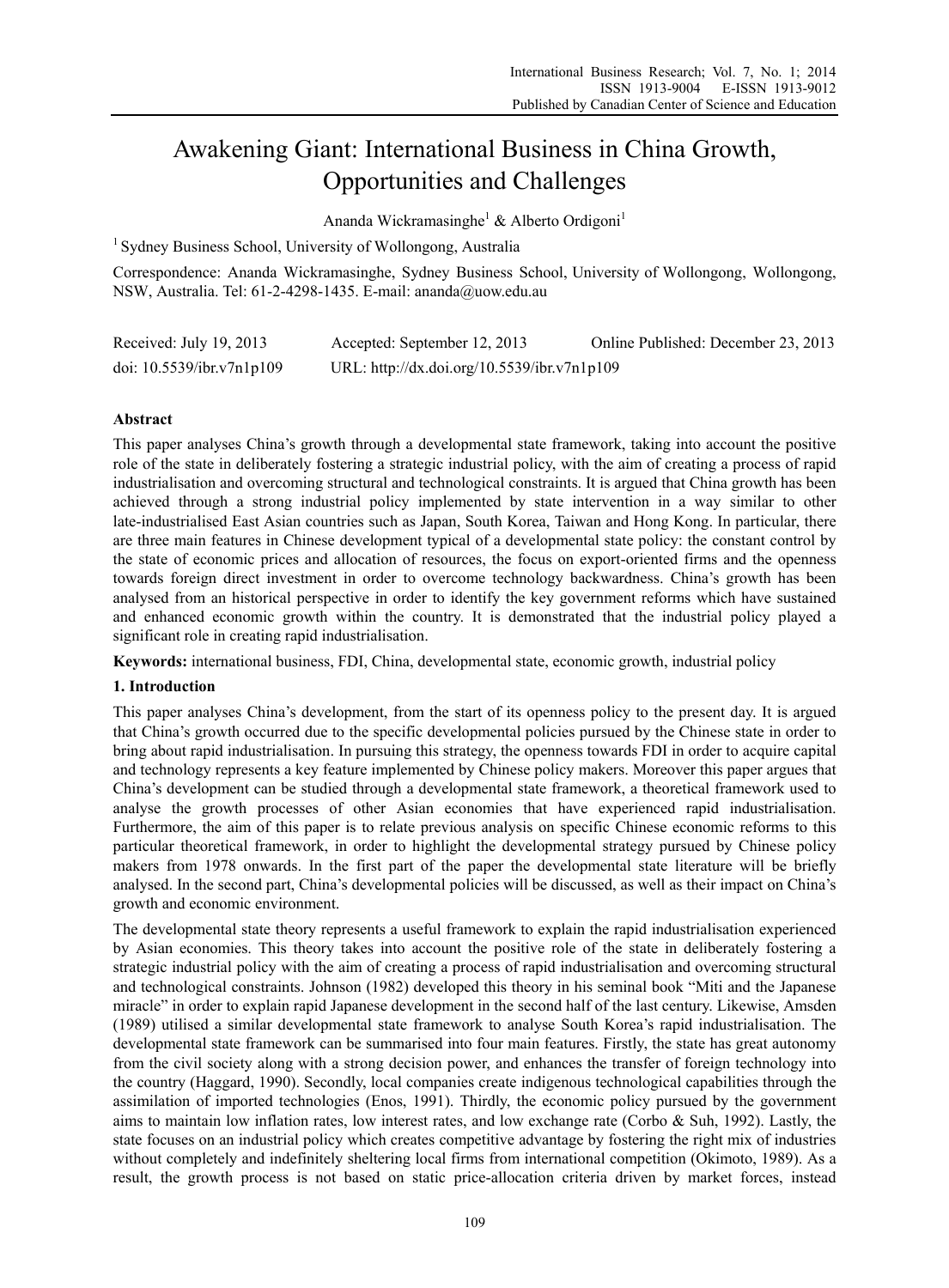development is achieved by the state's deliberate distortion of relative prices and by resources allocation. This strategy is exploited by using subsidies such as financial incentives, or state patronage of specific industries (Amsden, 1989). The allocation of subsidies puts the state in the role of entrepreneur, since their use implies a decision on what, when and how much to produce (Amsden, 1989). As Wade (1990) pointed out, this strategy enables the government to invest in industries considered strategic, as well as to expose these infant industries to international competition. Furthermore, the scope of the government is to create an oligopolistic industry structure in those sectors considered strategic. The purpose of creating a high level of economic concentration is to provide local firms with the necessary market power to survive the hardship of late entry, and to support a high level of investment and the exploitation of large economies of scale (Amsden, 1989). Nonetheless, these oligopolistic industries' rent-seeking behaviors are hindered by a strict state control on credit access as well as by a strong intra-industry competition (D'Costa, 1994). Along with strong physical capital accumulation, the state also provides human capital accumulation, fostering an educated workforce with a strong technological background. However, the state excludes the labor force from any major decision making, in order to have total control over its developmental strategy (Hart-Landsberg, 1993). Furthermore, as Sachs and Williamsons (1985) argued, the state enhances its industrial policy through a trade policy that maintains competitive exchange rates to stimulate exports, along with certain forms of import restrictions to protect local firms. Finally, the crucial role of domestic firms should be considered, in developing indigenous capabilities from the foreign technology acquired through the inflow of FDI within the country.

## **2. Method**

In this paper, China's path towards industrialisation has been analysed, from a historical perspective, from the start of its openness policy in 1978 to the present day. This period of time has been divided in three hypothetical phases to identify the major steps that China undertook on the road to industrialisation. The major economic reforms have been analysed as well as their impact on the major economic variables such as TFP, human and physical capital accumulation and FDI flows. Furthermore, the literature on the subject has been utilised to explain China's growth through a developmental state framework.

#### **3. Results**

The first phase could be dated as starting in 1978, with the economic reforms introduced by Deng Xiaoping. These seminal reforms sought to overcome the disastrous legacy of Mao's "Great leap forward" program, a disastrous state program implemented to control agriculture and achieve rapid industrialisation. This policy not only resulted in thousands of deaths due to famine, but also isolated China from the progress of modern times (Coase & Wang, 2012). This first initial round of reforms had a critical impact on China's development, in particular these reforms created a process of mutually reinforcing positive feedback efforts and put the country on a path of development (Nolan, 2004). The main result of these reforms was the start of a process of primitive accumulation within the country, where primitive accumulation is defined as the process through which capitalist production can start. However, since at the beginning of the economic reforms China was still a planned economy and all the assets were state owned, the capital formation had to be achieved by converting state-owned land and productive facilities into capital (Webber, 2012). The first reform introduced by Chinese policymakers was the rural reform. This reform had an outstanding importance as its success represented a positive feedback to implement more changes into the planned economy. The purpose of the rural reform was to deal with the major failure of the planned economy, which had been focusing on ambitious and expensive industrial projects while neglecting consumers' simple demands for basic goods and services. As Naughton (2006) argued, this reform was made on two simple policy decisions. Firstly, procurement targets for grain were reduced, procurement prices were raised and prices for agricultural products above the procurement targets were raised (Naughton, 2006). Secondly, collective farmers were allowed to choose their own system of organising and selling the agricultural output. The dramatic price incentives for farmers to produce and sell their products once they had met the required procurement, along with the freedom to organise the collective farms, led to a dramatic change in the structure of collectives. This policy recreated the traditional farm household economy and reduced the collective to a role of landlord, where farm households managed the entire agricultural production cycle on a specific plot of land subjected to a contractual agreement (Naughton, 2006). Due to the implementation of the rural reform, agricultural output started rising, farm households were encouraged to utilise modern imputs such as chemical fertilisers and agricultural machines, and agriculture productivity rose. According to Lyn (1992) the average annual growth rate of the Chinese agricultural sector moved from 2.2% in the years 1952–1978 to 7.7% in the years 1978–1984.

The rural reform also represented a blueprint for the subsequent commercial and industrial reforms that were pursued from 1978 to the mid 1990s. Following the rural reform framework, the Chinese government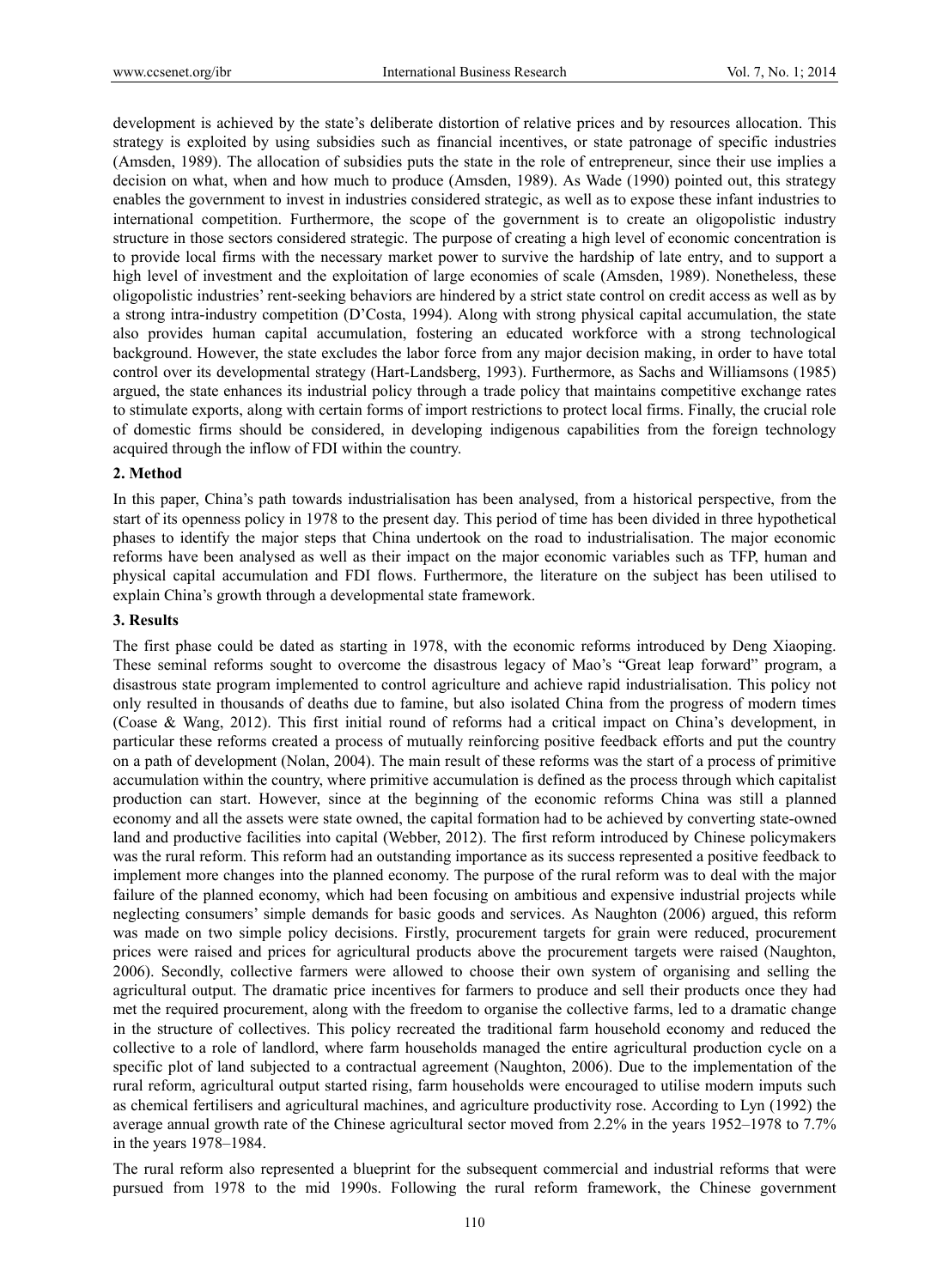implemented a new policy known as "the dual-track system". This system was characterised by the existence of both planned, and market, coordination systems for the allocation of goods within the state industrial sector (Guthrie, 2006). The key elements of the command economy were maintained, while at the same time state owned industries were given opportunities and incentives to experiment market oriented strategies. However, this system represented only a double coordination mechanism for the allocation of goods and did not imply any form of privatisation since all factories were technically state-owned (Naughton, 2006). The main feature of this system was the opportunity for firms to sell all the goods produced above the production targets at market prices. Therefore, although state owned enterprises were subjected to a compulsory plan of production that covered the majority of their production capacity, they faced market prices on the margin for production above plan (Byrd, 1991). The existence of profitable opportunities beyond the state production plan represented a great incentive for companies to expand their business. Moreover, the Chinese government decided to keep the overall size of the production plan fixed in absolute terms (Naughton, 2006). As a consequence the economy grew outside the plan and the latter became proportionally less and less important, and in the end irrelevant. During this phase, town village enterprises (TVEs) played a key role in transforming the Chinese economy from a planned to a market economy. Between 1978 and the mid 1990s, TVEs led the growth of China and truly represented the most dynamic part of its economy (Naughton, 2006). According to Naughton research (2006), TVE employment increased from 28 million in 1978 to 135 million in 1996, moreover TVE added value in GDP terms, which increased from 6% in 1978 to 26% in 1996. The positive performance of the TVEs was favoured by the support of local government. In particular, TVEs enjoyed very low tax rates, and extremely low tax rates on profits, as well as access to capital and credit support (Naughton, 2006).

Furthermore, international opening reforms were implemented along with the domestic economy reforms. Chinese policy makers adopted a dualistic trade regime that enabled the country to encourage exports while protecting domestic markets. As Naughton (2006) showed, the first step in opening was to allow Hong-Kong firms to sign export contracts with Chinese firms, and set Special Export Zones (SEZs) in Guangdong and Fujian provinces in 1978. In 1986, the Chinese government decided to implement a more aggressive export-strategy and started the "Coastal Development Strategy" in order to attract foreign investors. This policy enabled all types of firms in the coastal provinces to engage in processing and assembling contracts with foreign firms and boosted China's export expansion. As Nolan (2004) argued, the economic environment in the Delta region of China during this first round of export reforms can be linked to a "Lewis model" type (Lewis, 1954). In other words, for Hong Kong capitalists the Delta region represented an economic region with an unlimited supply of unskilled labor at a constant or sometimes declining real wage rate where it was easy to accumulate great amounts of capital (Nolan, 2004). As Fung (1998) showed, by 1993 about four-fifth of Hong Kong manufacturers had moved their production facilities to the Delta region employing three to four million Chinese workers in almost 25,000 factories. However, during this initial phase the impact of FDI on China's economy and total export was relatively low. Zhang and Song (2001) showed that in 1985, five years after the creation of SPEs, the export generated by foreign-invested enterprises counted for only 1% of China's total export.

The second phase could be dated as starting in 1992 and represented the turning point for China. During the years from 1992 to 2001, the Chinese economy faced a deep restructuring which removed the last remaining institutions of the old planned economy. Although several reforms had been implemented since 1978, in the mid 1990s the economy was still dominated by state-owned enterprises (SOEs). As Naughton (2006) pointed out, in 1996 the Chinese economy had a tripod structure in which state, collective and private firms each counted for one third of the total output. Nonetheless the SOEs, and in particular the lack of true private ownerships rights, represented a hinderance on economic development. Furthermore, SOEs were afflicted by endemic problems such as contractors' opportunistic behaviour, under-utilised employees and high asset-liability ratios which made most of these enterprises unprofitable and dependent on state-subsidies (Chen, Jefferson, & Zhang, 2011). As a result, Chinese policymakers implemented a series of reforms that both created an institutional framework in which private companies could operate, and restructured most of the old SOEs. A true milestone was represented by the "company law" that guaranteed legal and autonomous entities for private, collective and state enterprises, and separated enterprises, legally and operationally, from the command economy (Guthrie, 2006). This law was particularly important for two reasons. Firstly, it created a legal framework in which the different form of ownerships, state, collective and private, could operate under common rules and secondly it provided a legal way to convert traditional SOEs into private enterprises (Naughton, 2006). This policy was followed by the "grasping the large, and letting the small go" strategy adopted at the 15<sup>th</sup> Communist Party Congress. Through this policy, Chinese policy makers focused their efforts on key industries which were considered strategic, while giving local governments authority to restructure, privatise or close their firms. As a result, local governments sought to privatise firms considered competitive, as well as to close unproductive and loss making enterprises. As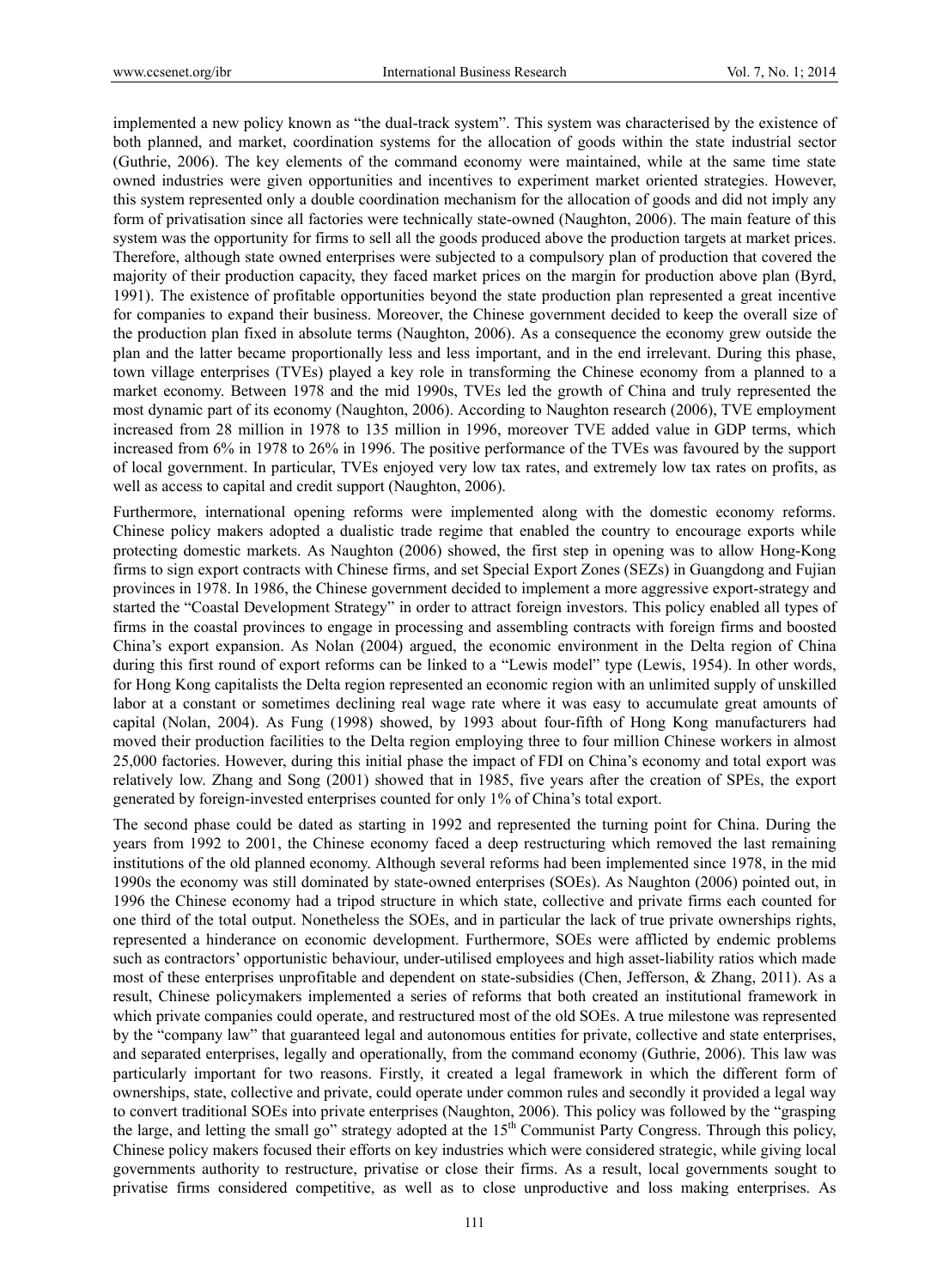Naughton (2006) argued, budget constraints for enterprises were tightened, banks had less access to state funds and started applying higher lending standards and repayment provisions. These reforms led to a huge restructuring of the industrial composition within China, most of the loss-making state-owned firms were closed and the smaller and weaker local firms that could not deal the increased market competition faced bankruptcy. Naughton (2006) demonstrated that "the total number of industrial SOEs dropped from 120,000 in the mid 1990s to only 31,750 in 2004, including all state-controlled corporations" (p. 313). These reforms clearly contributed to boosting growth and productivity within the economy. Chen et al. (2011) calculated that during the reform period the aggregate growth rate of industrial value added was 12.5% while the growth rate of productivity was 6.7%. Furthermore, Dekle and Vandenbroucke (2012) calculated that the total factor productivity growth per annum for the period 1978–2003 was 3.7% in the agricultural sector, 3.2% in the non-agricultural sector, and in particular the TFP growth for the private sector alone was 8.8%.

The second main element of this period was the huge flow of FDI into the country. As Zhang and Song (2001) showed, in 1985, five years since of the setting of SPEs zones, the total FDI in China amounted to 1661 million dollars. However, after 1992 FDI flows showed an increasing trend throughout the decade, in 1992 FDI flows amounted to 11,007 million dollars and reached 40,390 million at the end of 1999. In addition, the exports generated by foreign-invested enterprices followed a similar positive trend: FIEs share of total exports went from 12.5% in 1990 to 45.50% in 1999 (Zhang & Song, 2001). This flow of FDI can be divided in two macro categories: horizontal FDI involving the transfer of production from abroad, to service the Chinese market, and vertical FDI that sought to take advantage of low-cost production and low wages for the exportation of manufactured goods abroad (Xin & Whalley, 2010). As Guthrie (2006) argued, the government openness policy attracted massive amounts of FDI into the country which represented a large supply of capital and an efficient means of importing technology and managerial practices. In other words, there was a correlation between FDI openness and TFP growth. As Xu, Lai, and Peng (2008) showed from their study of TFP in 29 of China's provinces during the period from 1994 to 2006, the more open the region was to FDI the faster the companies acquired foreign technology, improved efficiency through learning by doing, and enhanced the level of average human capital accumulation. Moreover, Xu et al. (2008) showed that in the most technological developed regions of China, TFP was increased by three factors: human capital, trade openness and FDI. The impact of the different reform phases on human capital accumulation has been reflected by the human capital growth rates, Li, Liang, Fraumeni, Liu and Wang (2013) calculated that the annual average growth rate of real human capital was 5.74% between 1985 and 1994 and increased to 7.67% between 1995 and 2008. In addition, FDI inflows were stimulated by the exchange rate policy pursued by the Chinese government. As Xing showed (2006), the Yuan has faced a devaluation trend since 1994. The devaluation stimulated the export-oriented industry, since the devaluation reduced the cost of labour and other productive inputs relative to foreign markets, attracting FDI (Xing, 2006).

The third phase could be dated to 2001, the year in which China entered the World Trade Organization (WTO). This phase was characterised by a radical change in the Chinese export structure. As Tong and Wong (2012) demonstrated, China's exports shifted from labor-intensive manufacturing in the early 1990s to capital and high technology manufacturing in the late 2000s. The change in the focus of the manufacturing process was a consequence of the development path undertaken by China. China's economy moved from a developing stage where its comparative advantages (cheap labor and an unlimited supply of workers), attracted multinational investors outsourcing their production, to a mature stage where industries were more technology and knowledge based and productions were capital-intensive. As a result, China's factors endowment has become more similar to those in the developed economies. As Yang and Zang (2011) showed, China has reached the 'Lewis turning point'. In other words, China does not possess an unlimited supply of labor anymore, wages are about to increase rapidly in the coming years, leading to higher domestic consumption rates. Finally, in the last few years China has been implementing new reforms. According to the OECD (2010), central authorities have introduced pro-competition measures and competition policy frameworks, restructured the relationship between the government and State Owned Enterprises (SOEs), introduced new labour laws and restructured its financial system. With the implementation of these new rounds of reforms and the continuous positive growth trend, China's economy is now predicted by the OECD (2010) to become as large as the U.S.A.'s by 2016.

## **4. Discussion**

The transition of China from a command economy to a market system has been constantly driven and supported by the state. As Naughton (2006) demonstrated, Chinese policy makers gradually opened the economic system to new capitalist elements and favored entrepreneurial behaviours because they considered that these things contributed to developmental objectives.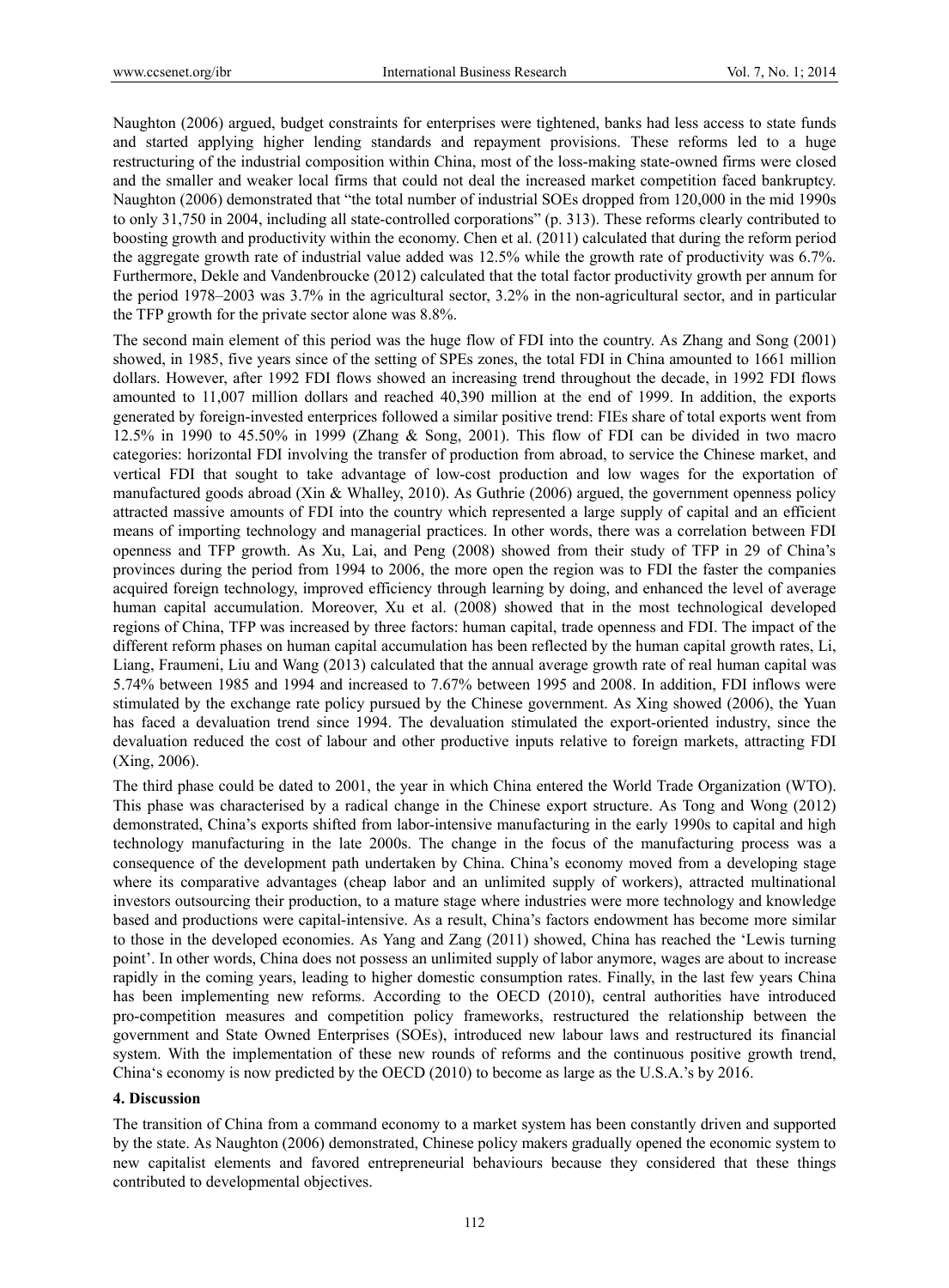According to Guthrie (2006) "the state has consistently and methodically guided the reform process, maintaining control over the majority of the industrial economy and tightening fiscal constraints for the inefficient state sector at only a gradual rate" (p. 13), furthermore "the state has experimented with, and gradually introduced, the policies and laws through which new markets that increasingly govern economic processes in China have been constructed" (p. 13). In other words, Chinese policy makers have been able to create an endogenous process of growth stimulating a rapid accumulation of capital and technology advancement that boosted productivity gains. In pursuing this strategy, the export-oriented economy, created with the coastal development strategy and the openness towards FDI, played a major role in overcoming the main constraints on China's development: a scarce supply of capital and technology backwardness. As Guthrie (2006) showed, China's growth was based on three pillars: firstly, the gradual retirement of the state control over the economy without rapid privatisations, secondly, the constant growth of FDI, and thirdly, the gradual construction of a legal and institutional environment that could support economic changes. Furthermore, China's development shows some key features of a developmental state framework. Firstly, the state has always had a strong and independent decision making power, even after 1978. Fairbank and Goldman (2006) argued that the communist party is no more than the inheritor of the one of the world's longest tradition of autocracy. In other words, as Robins argued (2010), China has never experienced a plurastic institutional system where the civil society was allowed to participate in and control government's decisions. As a result, although the party-state has implemented wide economic reforms towards a market-oriented economy, it never allowed civil society to take part in the decision making process. As a result, economic policies have been imposed by Chinese policy makers through bottom-down logic in order to achieve their specific developmental objectives. This independent decision power has been expressed through a strict control on labour force, capital flows, control on FDI flows and by controlling strategic industries. Secondly, FDI played a major role in China's development and represented a mean to acquire foreign technology, managerial skills, know-how and capital (Guthrie, 2006). In order to attract FDI, Chinese policy makers created a favourable export oriented environment by creating special export zones, keeping the Yuan undervalued, ensuring a stable macroeconomic environment and creating the legal and institutional framework for a market economy. These policies strengthened China's comparative advantage, a relatively cheap cost of labour, and made the country even more attractive for foreign investors. All together, these policies boosted a growth process within the country and set China on a path of development.

However, China's move towards development has created both opportunities and challenges for the country. One of the key issues that will require solving is the striking inequality among the Chinese population. The rapid industrialisation process in China has undoubtedly created growth and wealth but it has been achieved by deliberately favouring business interests. As Amsden (1989) demonstrated, within a developmental state framework the state supports businesses in order to create a sustained growth process while at the same time it strictly disciplines it in order to impede business interests from overlapping with those of the society at large. Nonetheless, this support implies an unequal redistribution of the wealth to a specific segment of the society, the owners of capital, which in turn creates inequalities. According to the OECD (2013), inequality reached a peak in 2008 and is now declining. Nevertheless, Chinese policy makers will have to deal with inequality and provide a better redistribution of wealth, especially in the rural areas where the average income is far lower than the income in the urban areas. Another key issue is the reform process and its future directions. Although China has set its reformation path in the right direction, many changes are still required. The central government has not completely liberalised the economy, and competition in sectors considered strategic by the party has not been permitted, SOEs continue to operate along with private enterprises. The inflow of capital in China's capital market is restricted to specific quotas and the financial sector is still heavily controlled. These issues mean that new market reforms need to be implemented in the next decade in order to fully develop a stable market environment. Lastly, China's growth opens a discussion on the democratisation process within the country. With income and living standard rising, the demand for democracy within the country is increasing and some authors such as Guthrie (2006) argue that democracy in China is inevitable due to the process of development that is changing the country. However, China is still a non democratic country and the Chinese political system is heavily controlled by the communist party. This issue could represent one of the hardest challenges for the China in the near future. How will Chinese policy makers cope with the demand for democracy and how will they introduce democratic rules in a country which has been controlled for more than 50 years by a dictatorial government?

#### **5. Conclusion**

Strong evidence has been presented that China's growth was created and sustained by a specific developmental strategy pursed by the Chinese government. Rather than rely on market forces, Chinese policy makers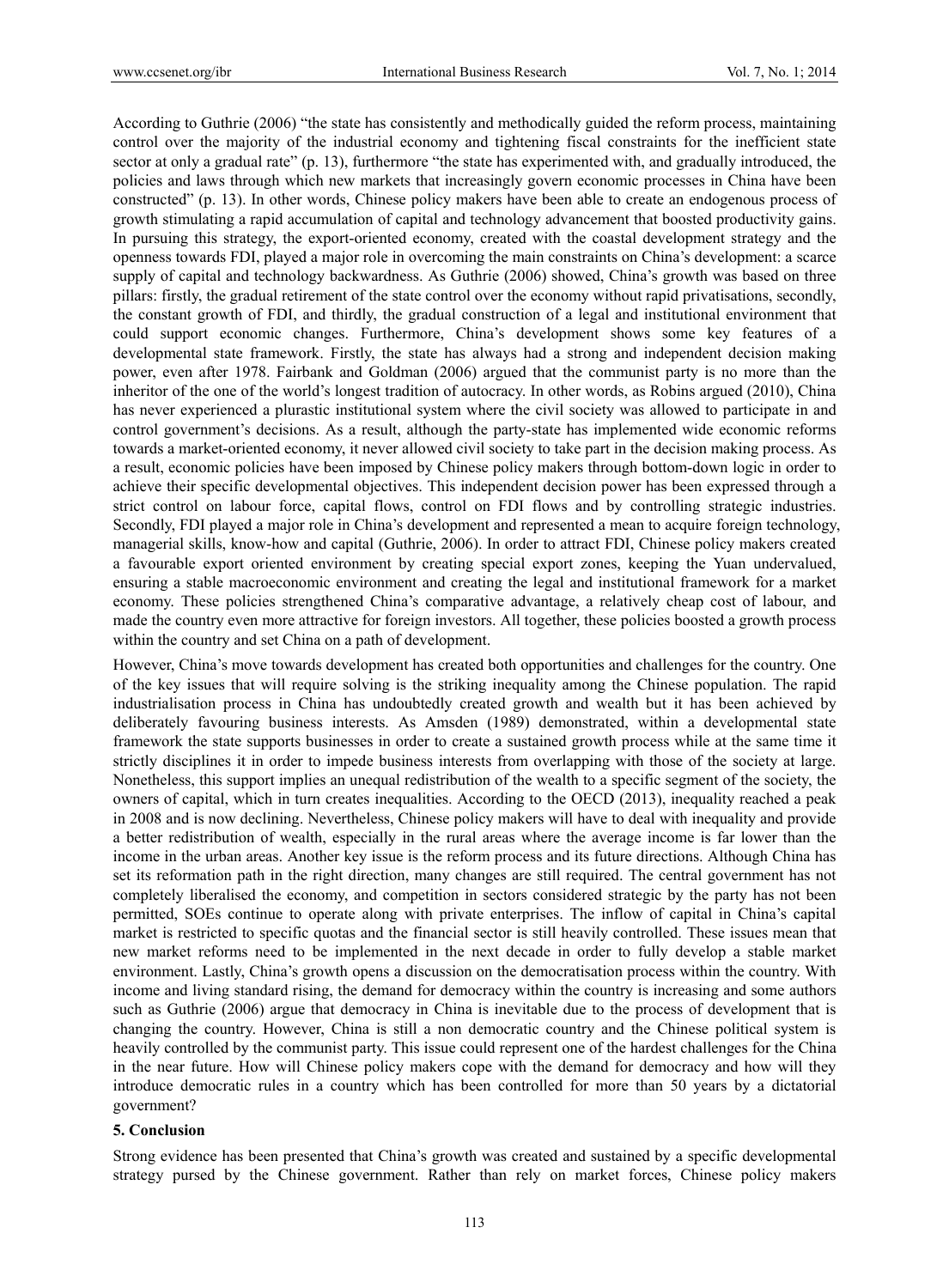deliberately distorted prices and resources to transform a command economy into a market economy. This process was achieved through a gradual but constant erosion of the planned system along with the construction of a capitalist environment. In implementing this strategy, Chinese policy makers built an export-focused economy and promoted openness towards FDI in order to achieve foreign technologies and capitals. This development strategy shows strong similarities with the developmental policies implemented by other Asian economies such as Japan, Taiwan, South Korea, Singapore and Honk Kong, in order to achieve rapid industrialisation. As a result, China's growth can be analysed through the lens of a developmental state framework. However, the aim of this paper is to encourage future analysis of China's growth through a developmental framework, since the lack of a thorough quantitative analysis of the different policies, in terms of the principal economic variables, poses serious limits to the depth of the study in this article.

#### **References**

- Amsden, A. H. (1989). *Asia's next giant: South Korea and late industrialization*. New York: Oxford University Press.
- Byrd, W. A. (1991). *The market mechanism and economic reforms in China*. Armonk, N.Y: M.E. Sharpe.
- Chen, S., Jefferson, G. H., & Zhang, J. (2011). Structural change, productivity growth and industrial transformation in China. *China Economic Review, 22*(1), 133–150. http://dx.doi.org/10.1016/j.chieco.2010.10.003
- Coase, R. H., & Wang, N. (2012). *How China became capitalist*. Basingstoke: Palgrave Macmillan.
- Corbo, S., & Suh, S. M. (1992). *Structural adjustment in a newly industrialized country: the Korean experience*. Baltimore, MD: The Johns Hopkins University Press.
- Dekle, R., & Vandenbroucke, G. (2012). A quantitative analysis of China's structural transformation. *Journal of Economic Dynamics & Control, 36*(1), 119–135. http://dx.doi.org/10.1016/j.jedc.2011.07.004
- D'Costa, A. P. (1994). State, steel and strength: Structural competitiveness and development in South Korea. *The Journal of Development Studies, 31*(1), 44–81. http://dx.doi.org/10.1080/00220389408422348
- Enos, J. L. (1991). *The creation of technological capability in developing countries*. New York: Pinter Publishers.
- Fairbank, J. K., & Goldman, M. (2006). *China: A new history*. Cambridge, Mass: Belknap Press of Harvard University Press.
- Fung, K. C. (1998). Accounting for Chinese trade: some national and regional considerations. In R. E. Baldwin, R. E. Lipsey, & J. D. Richardson (Eds.), *Geography and ownership as bases for economic accounting* (pp. 173–204). Chicago: The University of Chicago Press.
- Guthrie, D. (2006). *China and globalization: The social, economic and political transformation of Chinese society*. New York: Routledge.
- Haggard, S. (1990). *Pathways from the periphery: The politics of growth in the newly industrializing countries*. Ithaca, NY: Cornell University Press.
- Hart-Landsberg, M. (1993). *The rush to development: economic change and political struggle in South Korea*. New York: Monthly Review Press.
- Johnson, C. (1982). *MITI and the Japanese miracle: The growth of industrial policy, 1925–1975*. Stanford, California: Stanford University Press.
- Lewis, W. A. (1954). Economic development with unlimited supplies of labour. *Manchester School of Economic and Social Studies, 22*(2), 139. http://dx.doi.org/10.1111/j.1467-9957.1954.tb00021.x
- Li, H., Liang, Y., Fraumeni, B. M., Liu, Z., & Wang, X. (2013). Human capital in China, 1985–2008. *Review of Income and Wealth, 59*(2), 212–234. http://dx.doi.org/10.1111/j.1475-4991.2012.00517.x
- Lin, J. Y. (1992). Rural reforms and agricultural growth in China. *The American Economic Review, 82*(1), 34–51.
- Nolan, P. (2004). *China at the crossroads*. Cambridge, UK: Polity.
- Okimoto, D. I. (1989). *Between MITI and the market: Japanese industrial policy for high technology*. Stanford, Calif: Stanford University Press.
- Organisation for Economic Co-Operation and Development, & Organisation for Economic Co-operation and Development Staff. (2010). *Oecd economic surveys: China 2010*. Washington: Organization for Economic